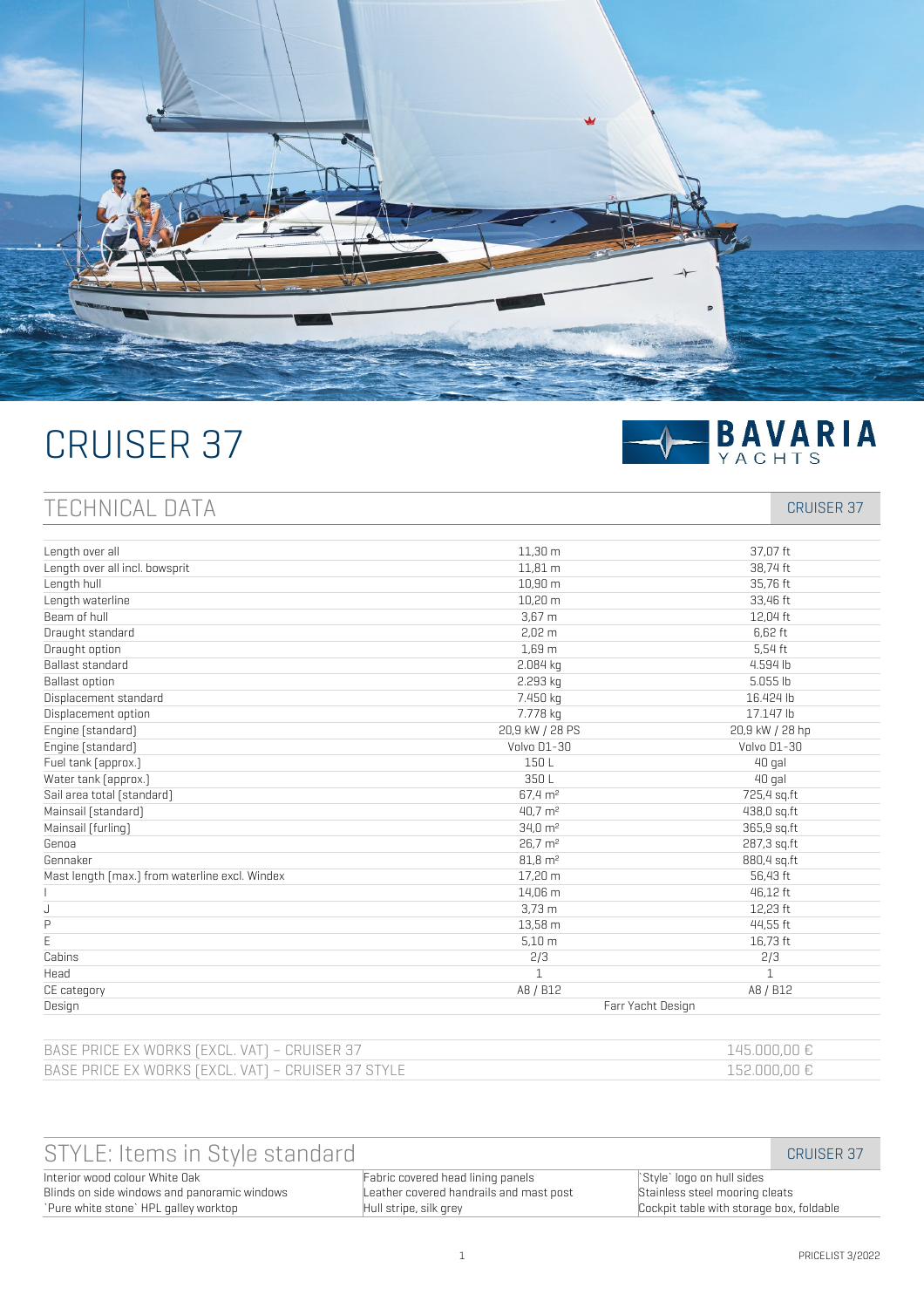| <b>PACKAGES</b>                                                                                                                                              | <b>CRUISER 37</b>           |        |
|--------------------------------------------------------------------------------------------------------------------------------------------------------------|-----------------------------|--------|
|                                                                                                                                                              | Price excl. VAT             |        |
| <b>SPORT SAILING [SPS]</b>                                                                                                                                   | $6.280.00 \text{ E}$ $\Box$ |        |
| Sportmast                                                                                                                                                    |                             |        |
| SPORT-TECH sail (cruising laminate): Furling jib incl. UV protection, full batten mainsail with MDS slider system                                            |                             |        |
| Lazy bag incl. Lazy jacks for mainsail                                                                                                                       |                             |        |
| Folding propeller, 3-blade                                                                                                                                   |                             |        |
| Dyneema halyards for foresail and mainsail                                                                                                                   |                             |        |
| Rodkicker with gas spring                                                                                                                                    |                             |        |
| <b>EASY SAILING [EAS]</b>                                                                                                                                    | 7.260.00 €                  | H      |
| Furling mast system (replaces standard main and sportmast)                                                                                                   |                             |        |
| EASY-TECH sail (cruising laminate): furling jib incl. UV protection, furling mainsail with vertical EMS battens and UV protection                            |                             |        |
| Folding propeller, 3-blade                                                                                                                                   |                             |        |
| Dyneema halyards for foresail and mainsail                                                                                                                   |                             |        |
| Rodkick with gas spring                                                                                                                                      |                             |        |
| COMFORT [C]                                                                                                                                                  | $5.300,00 \in □$            |        |
| Microwave, 230V                                                                                                                                              |                             |        |
| Lighting package interior                                                                                                                                    |                             |        |
| Upholstery on seat thwarts in cockpit and 4 scatter cushions                                                                                                 |                             |        |
| Water heater 20 I                                                                                                                                            |                             |        |
| Large electric toilet & 38cm aft, stbd.                                                                                                                      |                             |        |
| Additional water tank in foreship 150 l                                                                                                                      |                             |        |
| COMFORT-PLUS [CP]                                                                                                                                            | 4.650.00 €                  | m      |
| Sprayhood with handhold                                                                                                                                      |                             |        |
| Electric windlass                                                                                                                                            |                             |        |
| Delta anchor 10 kg and anchor chain, galvanised, Ø 8 mm, 50 m                                                                                                |                             |        |
| Mooring kit [6 fenders and 4 mooring lines]                                                                                                                  |                             |        |
| Upgrade: Delta anchor 10 kg and anchor chain, stainless steel, Ø 8 mm, 50 m                                                                                  | 1.630,00 €                  | П      |
| NAVIGATION PACKAGES [NAV] [only with optional cockpit table]                                                                                                 |                             |        |
| "Basic"                                                                                                                                                      | $5.990.00 € \square$        |        |
| B&G Zeus <sup>3</sup> 7" chart plotter with integrated GoFree™ Wi-Fi; all-weather touch screen and expanded keypad; DST800 Transducer for Speed, Depth and   |                             |        |
| Temperature                                                                                                                                                  |                             |        |
| 2 x B&G Triton <sup>2</sup> digital displays; B&G Wind vane; B&G V60 VHF with inbuilt AIS Receiver + B&G H60 wireless handset                                |                             |        |
| "Advanced"                                                                                                                                                   | $9.600,00 \in □$            |        |
| B&G Zeus <sup>3</sup> 7" chart plotter with integrated GoFree™ Wi-Fi; all-weather touch screen and expanded keypad; DST800 Transducer for Speed, Depth and   |                             |        |
| Temperature                                                                                                                                                  |                             |        |
| 2 x B&G Triton <sup>2</sup> digital displays; B&G Wind vane; B&G V60 VHF with inbuilt AIS Receiver + B&G H60 wireless handset                                |                             |        |
| B&G Autopilot incl. heading compass and WR10 wireless remote control                                                                                         |                             |        |
| "Premium" [NAV-P]                                                                                                                                            | 10.870,00 €                 | $\Box$ |
| B&G Zeus <sup>3</sup> S 9" chart plotter with integrated GoFree™ Wi-Fi; all-weather touch screen and expanded keypad; DST800 Transducer for Speed, Depth and |                             |        |
| Temperature                                                                                                                                                  |                             |        |
| 2 x B&G Triton <sup>2</sup> digital displays; B&G Wind vane; B&G V60 VHF with inbuilt AIS Receiver + B&G H60 wireless handset                                |                             |        |
| B&G Autopilot incl. heading compass and WR10 wireless remote control                                                                                         |                             |        |
| ENTERTAINMENT PACKAGE                                                                                                                                        | 2.510.00€                   | n      |
| Fusion MS-RA770 Apollo Marine Radio Entertainmentsystem with DAB+ and 2 speakers in salon<br>$\sim$ $\sim$ $\sim$                                            |                             |        |

|  |  |  | Fusion ERX400 Apollo remote control with 2 speakers in cockpit |  |
|--|--|--|----------------------------------------------------------------|--|

| RIG / SAIL / DECK HARDWARE                                                                                                        | Price excl. VAT CRUISER 37 |        |            |
|-----------------------------------------------------------------------------------------------------------------------------------|----------------------------|--------|------------|
|                                                                                                                                   |                            |        | PACKAGE    |
| <b>SPORTMAST Options</b>                                                                                                          |                            |        |            |
| Full batten mainsail System                                                                                                       | 1.320.00 €                 | ΙI     |            |
| SPORT-TECH sail (cruising laminate): Furling jib incl. UV protection, full batten mainsail with MDS slider system                 | 3.990.00 €                 | $\Box$ | SPS        |
| Lazy bag incl. Lazy jacks for mainsail                                                                                            | 930.00 €                   | $\Box$ | <b>SPS</b> |
| <b>FURLING Options</b>                                                                                                            |                            |        |            |
| Furling mast system: incl. furling mainsail in dacron with UV protection (replaces standard main and sport mast)                  | 2.460.00€                  | H      | FAS        |
| EASY-TECH sail [cruising laminate]: furling jib incl. UV protection, furling mainsail with vertical EMS battens and UV protection | 3.690,00 €                 | П      | EAS        |
| GENNAKER / CODE O SYSTEM                                                                                                          |                            |        |            |
| Gennaker, Trioptimal + Snuffer [only with bowsprit and Gennaker / Code O gear]                                                    | 2.891.00 €                 | $\Box$ |            |
| Elvström Code 0 incl. Selden CX furler (only with bowsprit and Gennaker / Code 0 qear)                                            | 4.337.00 €                 |        |            |
| Gennaker / Code O gear [1 : 1 halyard, jammer, sheets, padeyes and blocks]                                                        | 1.350.00 €                 | П      |            |
| <b>WINCHES</b>                                                                                                                    |                            |        |            |
| Gennaker winches [2 pcs.], aluminium, selftailing                                                                                 | 1.470.00 €                 | П      |            |
| Genoa winches [2 pcs.], upgraded in size, aluminium, selftailing                                                                  | 540.00 €                   | $\Box$ |            |
| Standard genoa winches placed aft                                                                                                 | 590,00 €                   | H      |            |
| MISCELLANEOUS                                                                                                                     |                            |        |            |
| Rodkicker with gas spring                                                                                                         | 1.050.00 €                 | $\Box$ | EAS        |
| Dyneema halyards for foresail and mainsail                                                                                        | 590,00 €                   | ΙI     | EAS/SPS    |
| GRP bowsprit, white (silk grey with hull color silk grey)                                                                         | 2.720.00€                  |        |            |
|                                                                                                                                   |                            |        |            |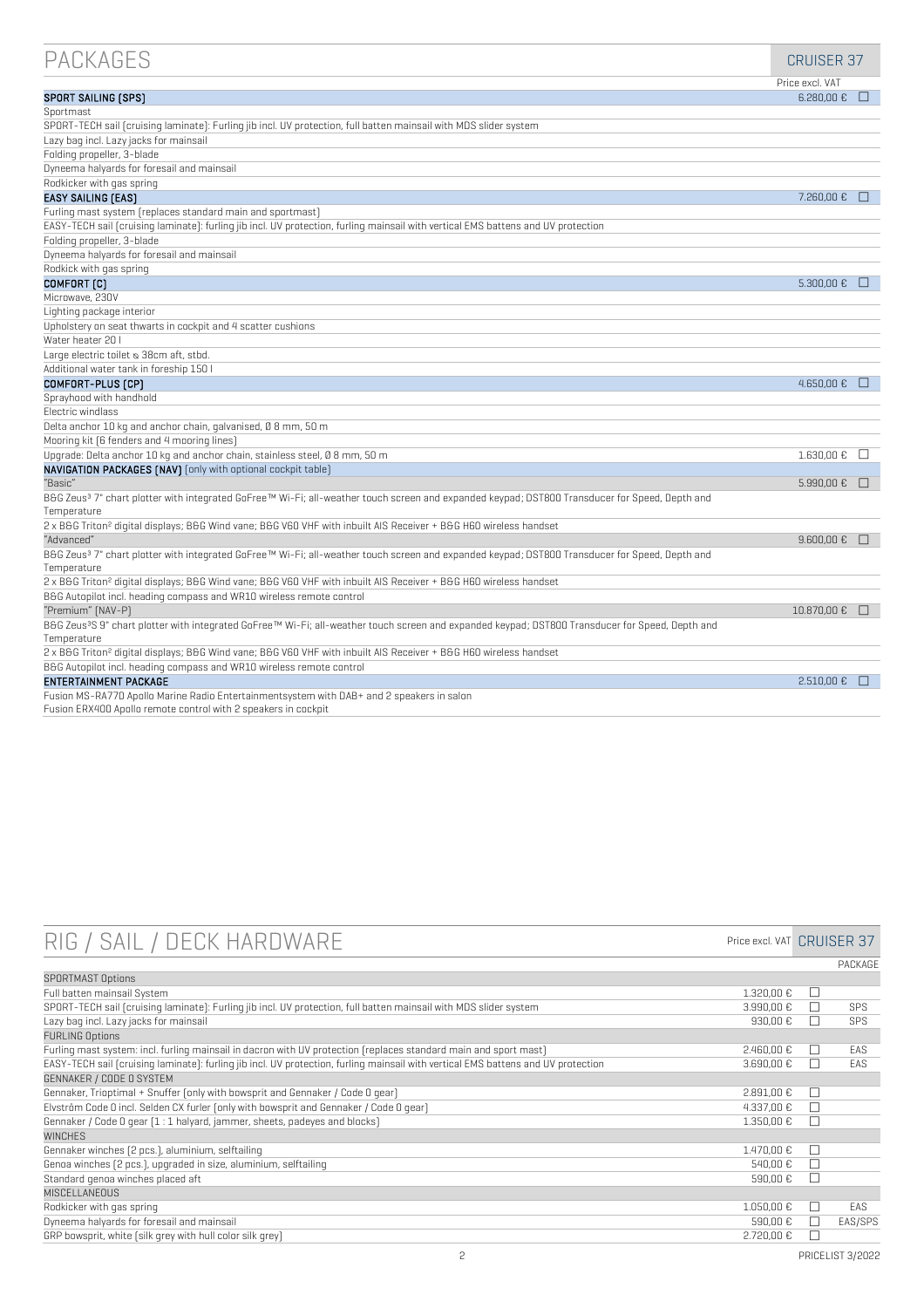| INDIVIDUAL OPTIONS                                                                                                                                                                         | Price excl. VAT CRUISER 37 |             |           |
|--------------------------------------------------------------------------------------------------------------------------------------------------------------------------------------------|----------------------------|-------------|-----------|
| <b>HULL/KEEL</b>                                                                                                                                                                           |                            |             |           |
| Hull colour, white<br>Hull colour, silk grey with hull stripe white                                                                                                                        | standard<br>4.350,00 €     | □           |           |
| Hull stripe, dark blue                                                                                                                                                                     | standard                   | $\Box$<br>□ |           |
| Hull stripe, silk grey                                                                                                                                                                     | 690,00€                    | П           |           |
| Hull stripe, dark grey                                                                                                                                                                     | 690,00€                    | П           |           |
| Hull stripe, jet black                                                                                                                                                                     | 690,00€                    | $\Box$      |           |
| Cast iron shallow keel                                                                                                                                                                     | 2.070,00 €                 | $\Box$      |           |
| <b>STEERING</b><br>Bow thruster 60 kgf, electric incl. operating battery                                                                                                                   | 4.290,00 €                 | □           |           |
| <b>DECK FLOORING</b>                                                                                                                                                                       |                            |             |           |
| Teak on cockpit floor                                                                                                                                                                      | 2.950,00€                  | $\Box$      |           |
| Teak on side deck                                                                                                                                                                          | 6.670,00 €                 | □           |           |
| DuraDeck on cockpit seats and bathing platform                                                                                                                                             | 1.120,00 €                 | □           |           |
| DuraDeck on cockpit floor<br>DuraDeck on side deck                                                                                                                                         | 3.300,00 €<br>7.450,00 €   | □<br>$\Box$ |           |
| COVERS AND COCKPIT UPHOLSTERY                                                                                                                                                              |                            |             |           |
| Sprayhood with handhold                                                                                                                                                                    | 2.100,00 €                 | □           | CP        |
| Bimini                                                                                                                                                                                     | 2.990,00 €                 | □           |           |
| Bimini with LED overhead lights                                                                                                                                                            | 3.330,00 €                 | □           |           |
| Upholstery on seat thwarts in cockpit and 4 scatter cushions                                                                                                                               | 1.950,00 €                 | П           | C         |
| Textile covers for steering wheel, cockpit table and all winches                                                                                                                           | 1.050.00 €                 | □           |           |
| Textile cover for rolled-up jib on forestay<br>ANCHORING                                                                                                                                   | 1.290,00 €                 | $\Box$      |           |
| 6 stainless steel cleats                                                                                                                                                                   | 1.090,00 €                 | $\Box$      | ST        |
| Mooring kit (6 fenders and 4 mooring lines)                                                                                                                                                | 420.00 €                   | □           | CP        |
| Electric windlass                                                                                                                                                                          | 1.290,00 €                 | П           | CP        |
| Delta anchor 10 kg and anchor chain, galvanised, 0 8 mm, 50 m                                                                                                                              | 920.00€                    | П           | CP        |
| Delta anchor 10 kg and anchor chain, stainless steel, 0 8 mm, 50 m                                                                                                                         | 2.020,00 €                 | П           | $U$ -CP   |
| MISCELLANEOUS                                                                                                                                                                              |                            |             |           |
| Guardrail exit, both sides<br>Backrest [2x] for cockpit, mounted on steering pedestal                                                                                                      | 770,00 €<br>920,00 €       | □<br>$\Box$ |           |
| LFS-safety package, life-safety system                                                                                                                                                     | 320,00 €                   | □           |           |
| Life-saving collar with holder and life line, installed at aft pushpit                                                                                                                     | 350,00 €                   | □           |           |
| Cockpit table with storage box, foldable and possibility to fix a chart plotter                                                                                                            | 1.450,00 €                 | П           | <b>ST</b> |
| SALON UPHOLSTERY                                                                                                                                                                           |                            |             |           |
| Salon upholstery "Nautilus"<br>Salon upholstery "Opus" in artificial leather                                                                                                               | 430,00 €<br>600,00€        | □<br>$\Box$ |           |
| Salon upholstery "Savoy" in real leather                                                                                                                                                   | 2.580,00 €                 | □           |           |
| SALON                                                                                                                                                                                      |                            |             |           |
| Interior wood colour Mahogany                                                                                                                                                              | standard                   | $\Box$      |           |
| Interior wood colour White Oak                                                                                                                                                             | 2.990,00 €                 | $\Box$      | ST        |
| Floor "Elm"                                                                                                                                                                                | standard                   | $\Box$      |           |
| Floor "Wenge"<br>Floor "Ocean Line"                                                                                                                                                        | 520,00 €<br>790,00 €       | □<br>$\Box$ |           |
| Handrail on ceiling in stainless steel                                                                                                                                                     | 450,00€                    | □           |           |
| Settee in saloon transformable into berth                                                                                                                                                  | 1.090,00 €                 | $\Box$      |           |
| Blinds on side windows and panoramic windows                                                                                                                                               | 920,00€                    | $\Box$      | ST        |
| CABINS                                                                                                                                                                                     |                            |             |           |
| Additional cabin                                                                                                                                                                           | 2.890,00 €                 | □           |           |
| High quality mattress for 2 cabin version<br>High quality mattress for 3 cabin version                                                                                                     | 1.370,00 €<br>1.940,00 €   | $\Box$<br>□ |           |
| GALLEY                                                                                                                                                                                     |                            |             |           |
| 3 burner gas cook top with oven                                                                                                                                                            | 380,00 €                   | $\Box$      |           |
| Microwave, 230V                                                                                                                                                                            | 690,00€                    | $\Box$      | С         |
| Microwave preparation, 110V                                                                                                                                                                | 380,00€                    | □           |           |
| <b>DRIVE</b>                                                                                                                                                                               |                            |             |           |
| Folding propeller, 3-blade<br>SANITARY                                                                                                                                                     | 1.290,00 €                 | П           | EAS/SPS   |
| Additional water tank in foreship 150 L                                                                                                                                                    | 760,00 €                   | $\Box$      | C         |
| Water heater, 20 L                                                                                                                                                                         | 1.080,00 €                 | $\Box$      | С         |
| Electric toilet, large @ 38cm, aft                                                                                                                                                         | 1.150,00 €                 | $\Box$      | C         |
| CLIMATE CONTROL [Heating and Air Conditioner are not combinable]                                                                                                                           |                            |             |           |
| Air Conditioner, Reverse Cycle, 13.000 BTU, 1 Unit for salon and foreship cabin, incl. 2nd shore power, 230V                                                                               | 9.990,00 €                 | □           |           |
| Air Conditioner, Reverse Cycle, 12.000 BTU, 1 Unit for salon, foreship cabin and aft cabin[s], incl. 2nd shore power, 110V<br>Hot air heating, 4,0 kW, 1 Unit for salon and foreship cabin | 12.590,00 €<br>3.490,00 €  | □<br>□      |           |
| <b>COMFORT</b>                                                                                                                                                                             |                            |             |           |
| Inverter 2500W [true sine wave] for 230V Shore power                                                                                                                                       | 2.840,00 €                 | □           |           |
| Inverter 2000W (true sine wave) for 110V Shore power                                                                                                                                       | 2.840,00 €                 | □           |           |
| Shore power supply 110 V                                                                                                                                                                   | 2.290,00 €                 | □           |           |
| AUDIO SYSTEM                                                                                                                                                                               |                            |             |           |
| TV preparation in salon with digital and analog cabling incl. antenna<br>NAVIGATION INSTRUMENTS                                                                                            | 1.460,00 €                 | □           |           |
| B&G Radar Halo 20+ incl. Scanstrut Mastbracket (only in combination with chart plotter)                                                                                                    | 3.250,00 €                 | □           |           |
| NAIS-500 Transponder: B&G AIS Class B Transponder for sending AIS signals                                                                                                                  | 1.420,00 €                 | $\Box$      |           |
| B&G ForwardScan®, forward looking Sonar (only in combination with chart plotter)                                                                                                           | 1.630,00 €                 | □           |           |
| MISCELLANEOUS                                                                                                                                                                              |                            |             |           |
| Bigger Gasbox                                                                                                                                                                              | 250,00€                    | □           |           |